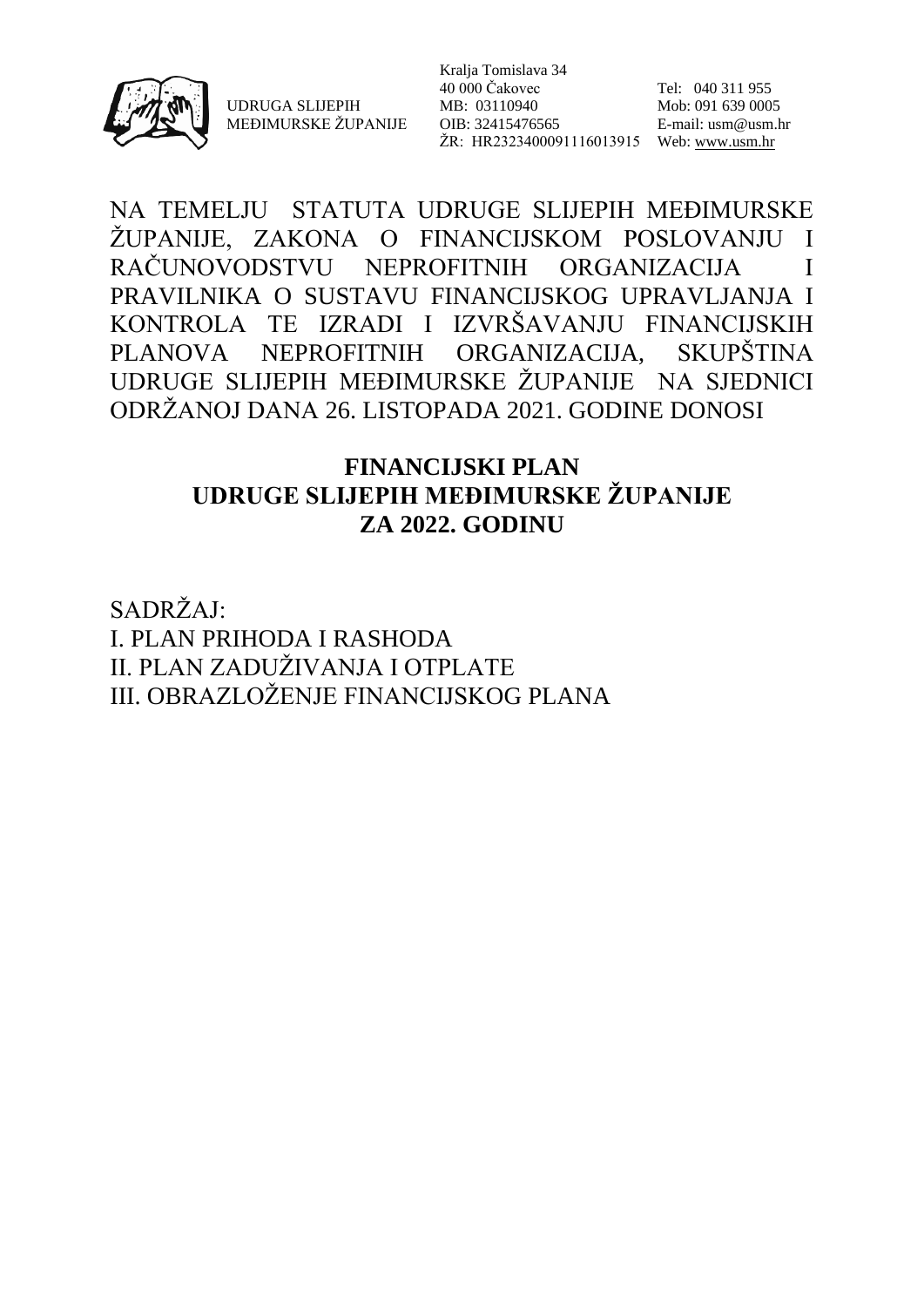| <b>FINANCIJSKI PLAN ZA 2021.</b> |     |                                     |              |  |  |
|----------------------------------|-----|-------------------------------------|--------------|--|--|
| Račun                            |     | <b>Naziv</b>                        | Iznos (kn)   |  |  |
| <b>PRIHODI</b>                   |     |                                     |              |  |  |
|                                  |     | <b>PRIHODI OD PRODAJE ROBA I</b>    |              |  |  |
| 31                               |     | PRUŽANJA USLUGA                     | 1.134,50     |  |  |
|                                  |     | PRIHODI OD PRODAJE ROBA I           |              |  |  |
|                                  | 311 | PRUŽANJA USLUGA                     | 1.134,50     |  |  |
|                                  |     | PRIHODI OD ČLANARINA I ČLANSKIH     |              |  |  |
| 32                               |     | <b>DOPRINOSA</b>                    | 7.975,00     |  |  |
|                                  |     | PRIHODI OD ČLANARINA I ČLANSKIH     |              |  |  |
|                                  | 321 | <b>DOPRINOSA</b>                    | 7.975,00     |  |  |
| 34                               |     | <b>PRIHODI OD IMOVINE</b>           | 3,00         |  |  |
|                                  | 341 | PRIHODI OD FINANCIJSKE IMOVINE      | 3,00         |  |  |
| 35                               |     | PRIHODI OD DONACIJA                 | 2.338.474,28 |  |  |
|                                  | 351 | PRIHODI OD DONACIJA IZ PRORAČUNA    | 1.244.588,36 |  |  |
|                                  |     | <b>INOZEMNE VLADE I MEĐUNARODNE</b> |              |  |  |
|                                  | 352 | <b>ORGANIZACIJE</b>                 | 994.457,64   |  |  |
|                                  |     | PRIHODI OD TRGOVAČKIH DRUŠTAVA I    |              |  |  |
|                                  | 353 | <b>OSTALIH PRAVNIH OSOBA</b>        | 71.256,78    |  |  |
|                                  | 354 | PRIHODI OD GRAĐANA I KUĆANSTAVA     | 28.153,50    |  |  |
| 36                               |     | <b>OSTALI PRIHODI</b>               | 125.587,20   |  |  |
|                                  |     | PRIHODI OD NAKNADE ŠTETE I          |              |  |  |
|                                  | 361 | <b>REFUNDACIJA</b>                  | 125.587,20   |  |  |
|                                  |     | <b>UKUPNO PRIHODI</b>               | 2.473.173,98 |  |  |

#### **I. PLAN PRIHODA I RASHODA**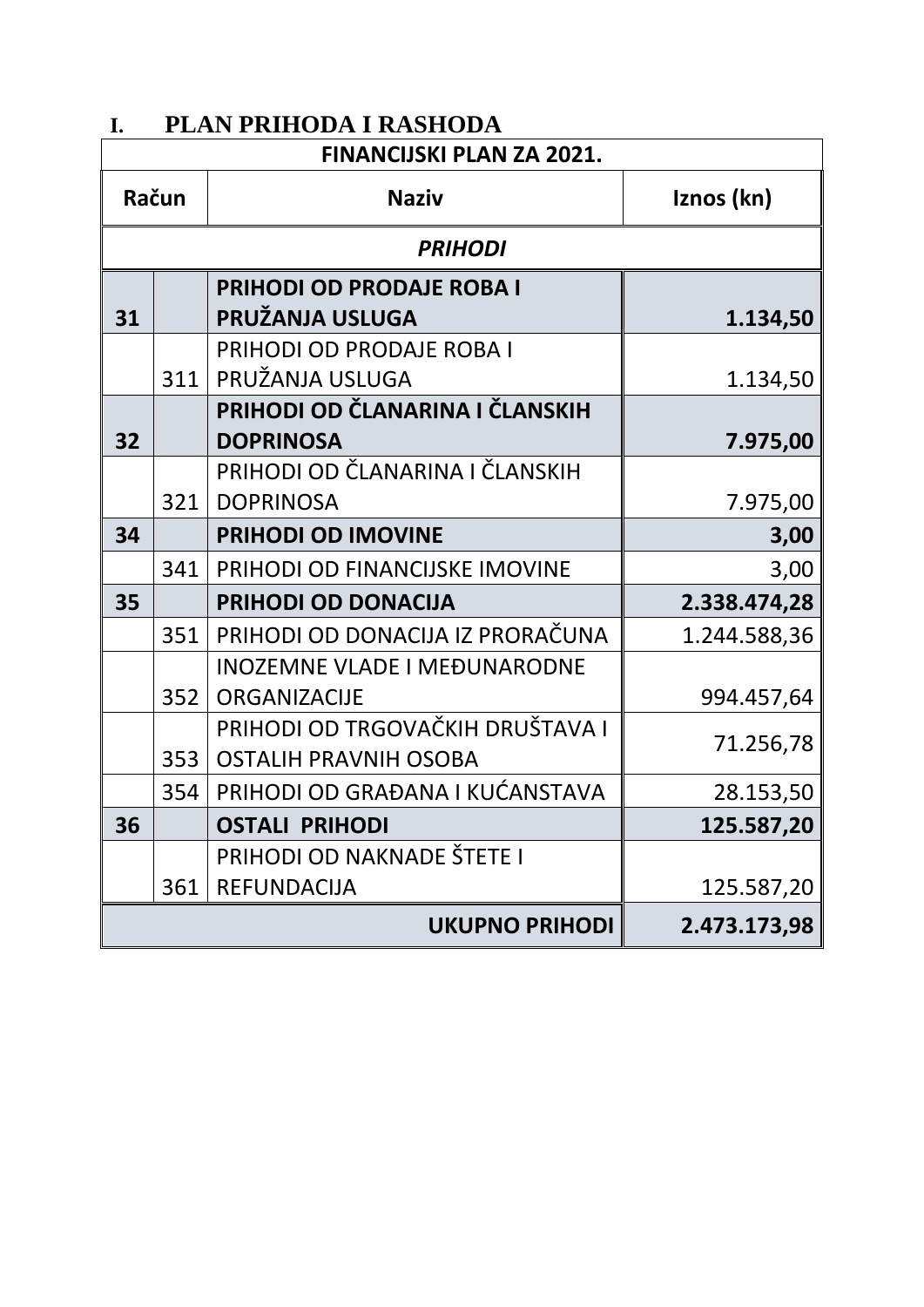| <b>RASHODI</b>           |     |                                       |              |  |
|--------------------------|-----|---------------------------------------|--------------|--|
| 41                       |     | <b>RASHODI ZA RADNIKE</b>             | 1.674.036,44 |  |
|                          | 411 | <b>PLAĆE</b>                          | 1.372.845,56 |  |
|                          | 412 | <b>OSTALI RASHODI ZA RADNIKE</b>      | 30.000,00    |  |
|                          | 413 | <b>DOPRINOSI NA PLAĆE</b>             | 271.190,88   |  |
| 42                       |     | <b>MATERIJALNI RASHODI</b>            | 792.416,54   |  |
|                          | 421 | NAKNADE TROŠKOVA RADNICIMA            | 243.758,04   |  |
|                          | 424 | NAKNADE OSTALIM OSOBAMA IZVAN         | 206.870,98   |  |
|                          |     | <b>RADNOG ODNOSA</b>                  |              |  |
|                          | 425 | <b>RASHODI ZA USLUGE</b>              | 257.247,52   |  |
|                          | 426 | RASHODI ZA MATERIJAL I ENERGIJU       | 42.400,00    |  |
|                          |     | <b>OSTALI NESPOMENUTI MATERIJALNI</b> | 42.140,00    |  |
|                          | 429 | <b>RASHODI</b>                        |              |  |
| 44                       |     | <b>FINANCIJSKI RASHODI</b>            | 6.721,00     |  |
|                          | 443 | <b>OSTALI FINANCIJSKI RASHODI</b>     | 6.721,00     |  |
|                          |     | 2.473.173,98                          |              |  |
|                          |     | (PRIHODI + VIŠAK)-(RASHODI + MANJAK)  | 0,00         |  |
| PLANIRANI VIŠAK PRIHODA  |     |                                       |              |  |
| PLANIRANI MANJAK PRIHODA |     |                                       |              |  |

# **II. PLAN ZADUŽIVANJA I OTPLATE**

UDRUGA SLIJEPIH MEĐIMURSKE ŽUPANIJE SE TIJEKOM 2022. GODINE NE PLANIRA ZADUŽIVATI I NEMA U PLANU ODOBRAVATI ZAJMOVE.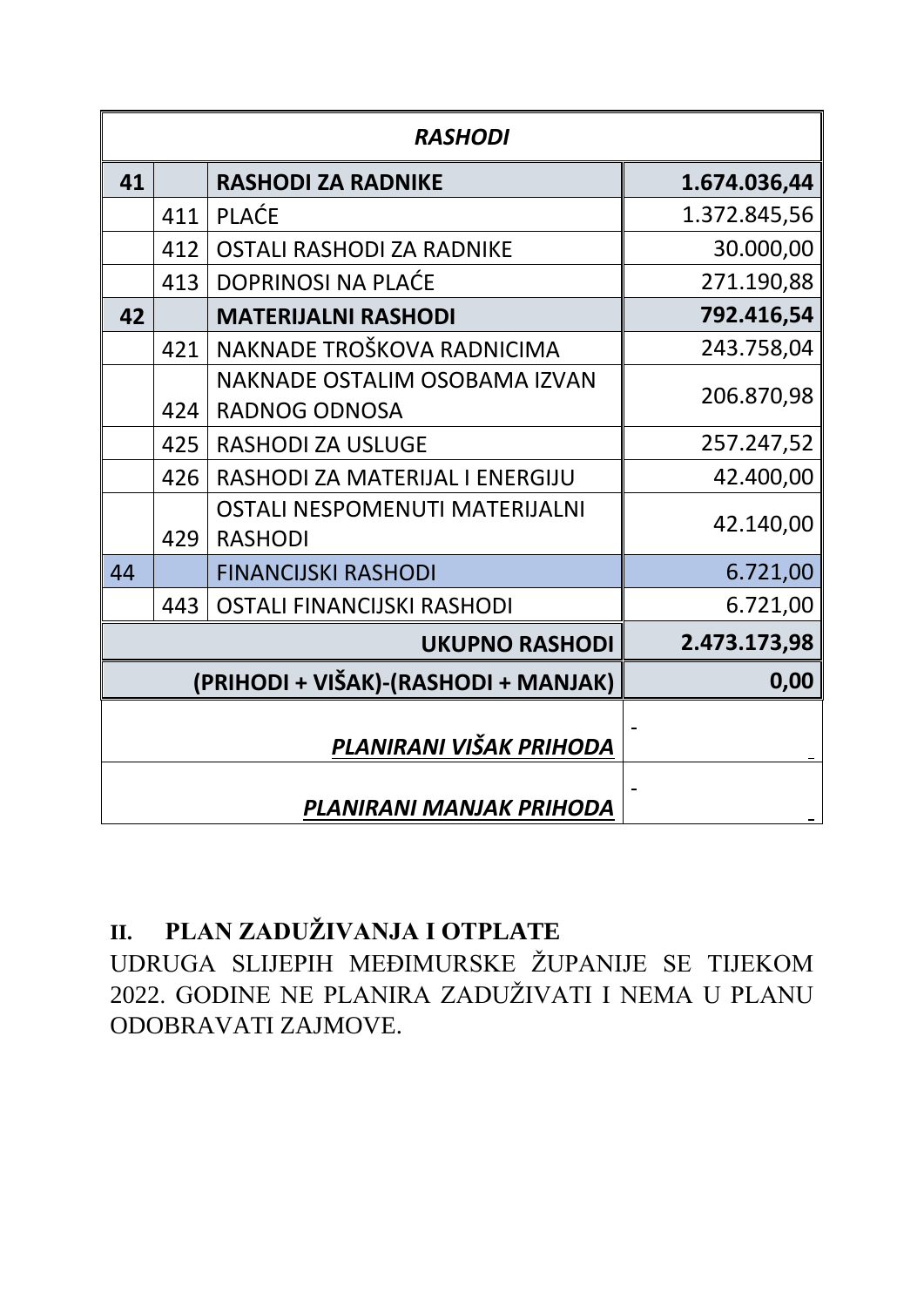## **III. OBRAZLOŽENJE FINANCIJSKOG PLANA**

OBRAZLOŽENJE FINANCIJSKOG PLANA UDRUGE SLIJEPIH MEĐIMURSKE ŽUPANIJE SASTOJI SE OD PLANIRANIH PRIHODA I RASHODA U 2022. GODINI, RAZVRSTANIH PO SKUPINAMA PRIHODA I RASHODA PREMA RAČUNSKOM PLANU ZA NEPROFITNE ORGANIZACIJE.

### **a) PRIHODI**

- OBRAZLOŽENJE SKUPINE PRIHODA 31 PRIHODI OD PRODAJE ROBE I PRUŽANJA USLUGA (1.134,50 HRK), A KOJI SE SASTOJE OD SLJEDEĆE STAVKE:
	- o 311 PRIHOD OD PRODAJE ROBA I PRUŽANJA USLUGA, A OBUHVAĆAJU PRIHODE OSTVARENE OD 5% VRIJEDNOSTI KUPLJENIH POMAGALA ZA SLIJEPE OSOBE OD PODUZEĆA TIFLOTEHNA U VLASNIŠTVU HRVATSKOG SAVEZA SLIJEPIH I TIFLO GLOBUSA.
- OBRAZLOŽENJE SKUPINE PRIHODA 32 PRIHODI OD ČLANARINE I ČLANSKIH DOPRINOSA (7.975,00 HRK), A KOJI SE SASTOJE OD:
	- o 321 PRIHODI OD ČLANARINA I ČLANSKIH DOPRINOSA, ODNOSNO ČLANARINE KOJA ĆE ZA 2022. GODINU IZNOSITI 70,00 KUNA.
- OBRAZLOŽENJE SKUPINE PRIHODA 34 PRIHODI OD IMOVINE (3,00 HRK), A KOJI SE SASTOJE OD:
	- o 341 PRIHODI OD FINANCIJSKE IMOVINE KOJI OBUHVAĆAJU KAMATE NA DEPOZITE PO VIĐENJU.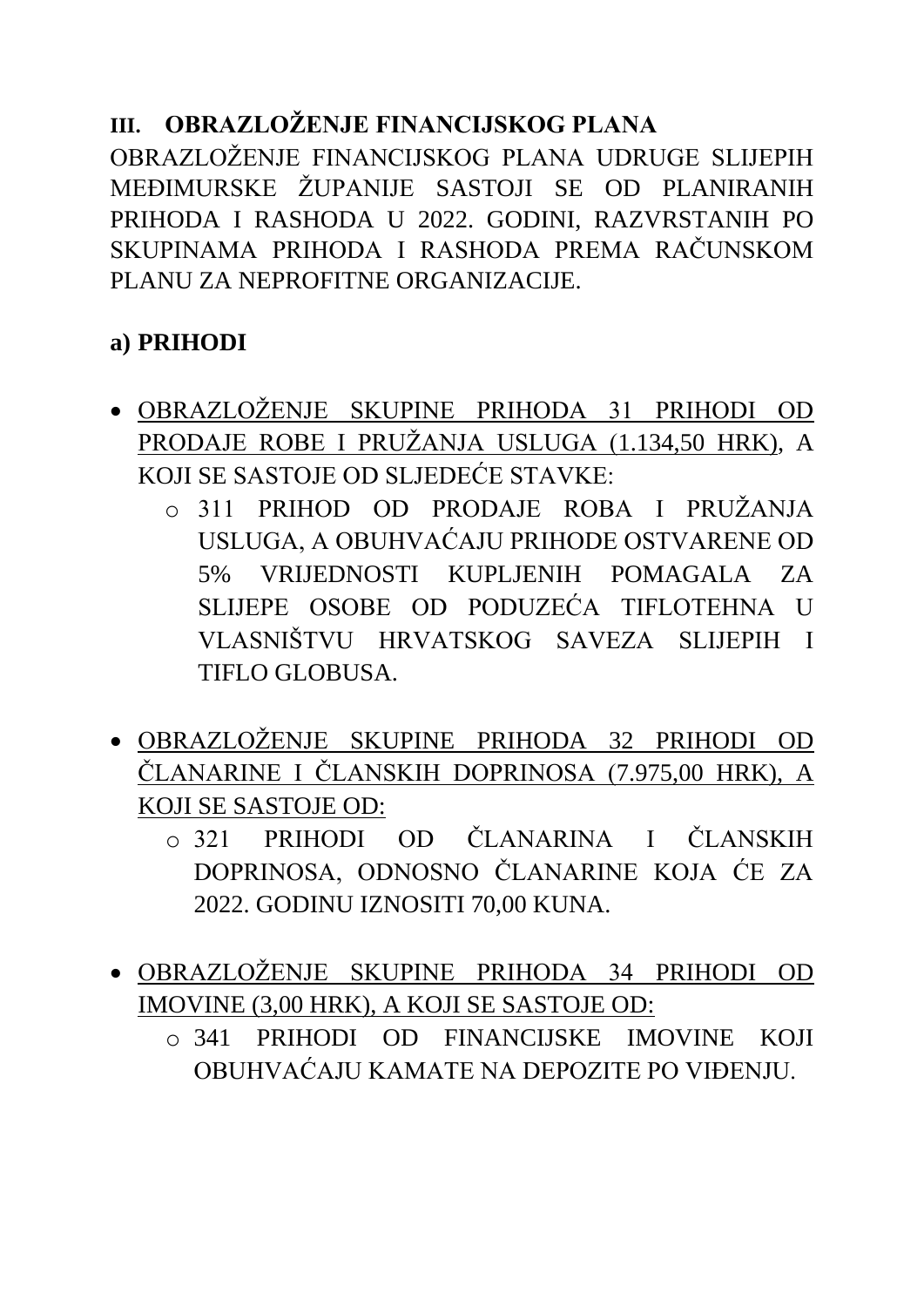- OBRAZLOŽENJE SKUPINE PRIHODA 35 PRIHODI OD DONACIJA (2.338.474,28 HRK), A KOJI SE SASTOJE OD SLJEDEĆIH STAVAKA:
	- o 351 PRIHODI OD DONACIJA IZ PRORAČUNA (1.244.588,36 HRK), KOJI OBUHVAĆAJU PRIHODE OSTVARENE ODOBRENJEM PRIJAVLJENIH PROJEKATA I PROGRAMA, ŠTO JE DETALJNO VIDLJIVO U GODIŠNJEM PROGRAMU RADA ZA 2022. GODINU;
	- o 352 PRIHODI OD INOZEMNIH VLADA I MEĐUNARODNIH ORGANIZACIJA (994.475,64 HRK) KOJI OBUHVAĆAJU PRIHODE OSTVARENE ODOBRENJEM APLICIRANIH PROJEKATA, A ŠTO JE TAKOĐER DETALJNO VIDLJIVO U GODIŠNJEM PROGRAMU RADA ZA 2022. GODINU;
	- o 353 PRIHODI OD TRGOVAČKIH DRUŠTAVA I OSTALIH PRAVNIH OSOBA (71.256,78 HRK), KOJI OBUHVAĆAJU PRIHODE OSTVARENE ODOBRENJEM APLICIRANIH PROJEKATA NA NATJEČAJE TRGOVAČKIH DRUŠTAVA I DONACIJE PRAVNIH OSOBA;
	- o 354 PRIHODI OD GRAĐANA I KUĆANSTAVA (28.153,50 HRK) KOJI OBUHVAĆAJU PRIHODE OD DOBROVOLJNIH PRILOGA GRAĐANA I KOTIZACIJE. DONACIJE ĆE SE PRIKUPITI NA PRIGODNIM IZLOŽBAMA, OD KASICA ZA MILODARE, DONACIJOM ZA PROIZVODE IZRAĐENE NA KREATIVNIM RADIONICAMA.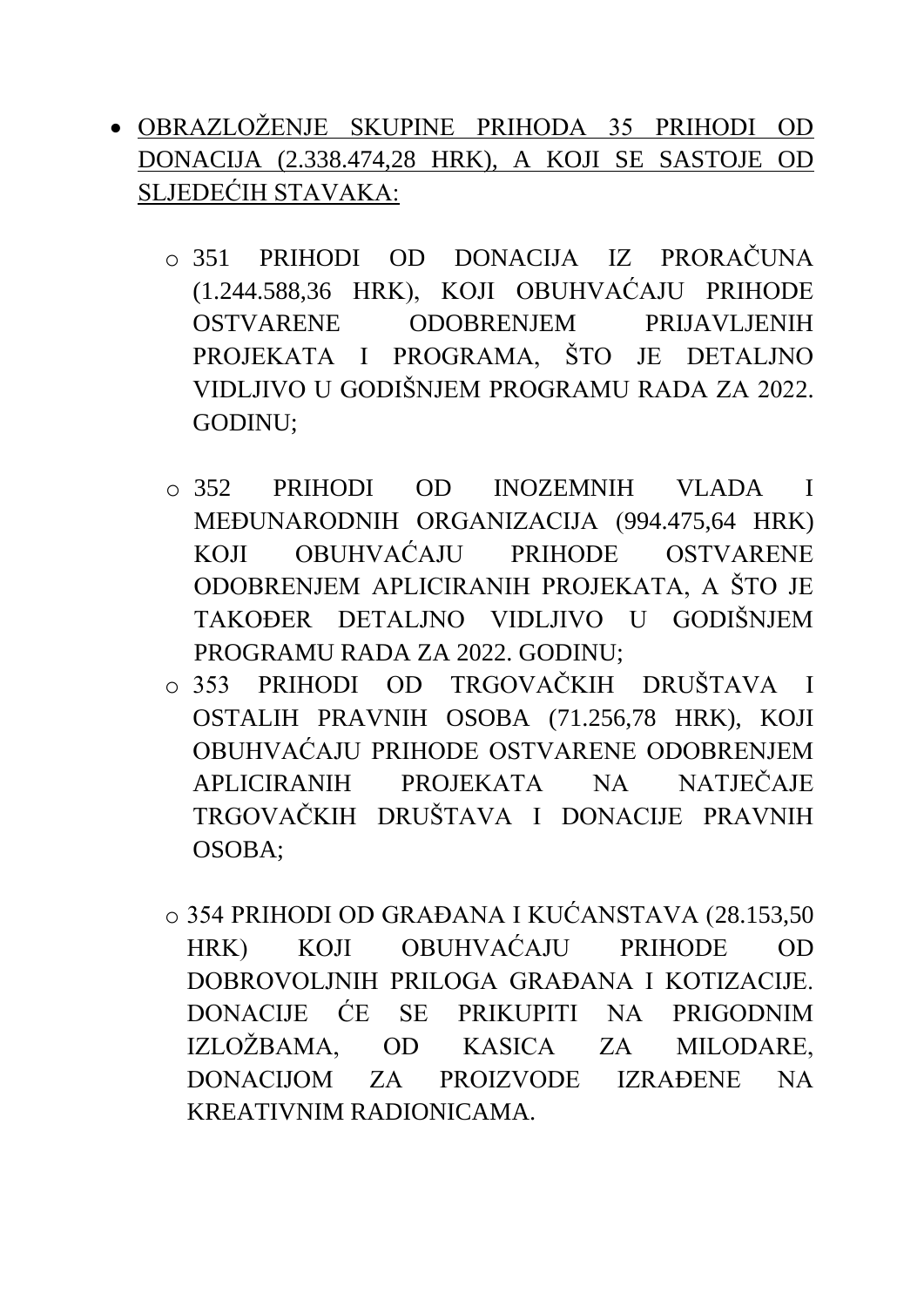- OBRAZLOŽENJE SKUPINE 36 OSTALI PRIHODI (125.587,20 HRK), A KOJI SE SASTOJE OD:
	- o 361 PRIHODI OD NAKNADE ŠTETE I REFUNDACIJA KOJI OBUHVAĆAJU PRIHODE OSTVARENE KORIŠTENJEM MJERA AKTIVNE POLITIKE ZAPOŠLJAVANJA HRVATSKOG ZAVODA ZA ZAPOŠLJAVANJE, ZA SUBVENCIJU PLAĆE OSOBE S INVALIDITETOM I SUFINANCIRANJE TROŠKOVA PRIJEVOZA OSOBE S INVALIDITETOM ZA JEDNU OSOBU TE ZAPOŠLJAVANJE OSOBA S INVALIDITETOM IZVAN KVOTE OD ZAVODA ZA VJEŠTAČENJE, PROFESIONALNU REHABILITACIJU I ZAPOŠLJAVANJE OSOBA S INVALIDITETOM.

### **b) RASHODI**

- OBRAZLOŽENJE SKUPINE RASHODA 41 RASHODI ZA RADNIKE (1.674.036,44 HRK), A KOJI SE SASTOJE OD SLJEDEĆIH STAVAKA:
	- $\circ$  411 PLAĆE (1.372.845.56 HRK) OBUHVAĆAJU RASHODE ZA RADNIKE ANGAŽIRANE NA POSLOVIMA KOJIMA SE OSTVARUJU SVRHA I CILJEVI DJELOVANJA UDRUGE SLIJEPIH MEĐIMURSKE ŽUPANIJE;
	- o 412 OSTALI RASHODI ZA RADNIKE (30.000,00 HRK) OBUHVAĆAJU REGRES I BOŽIĆNICE ZA POMOĆNIKE U NASTAVI;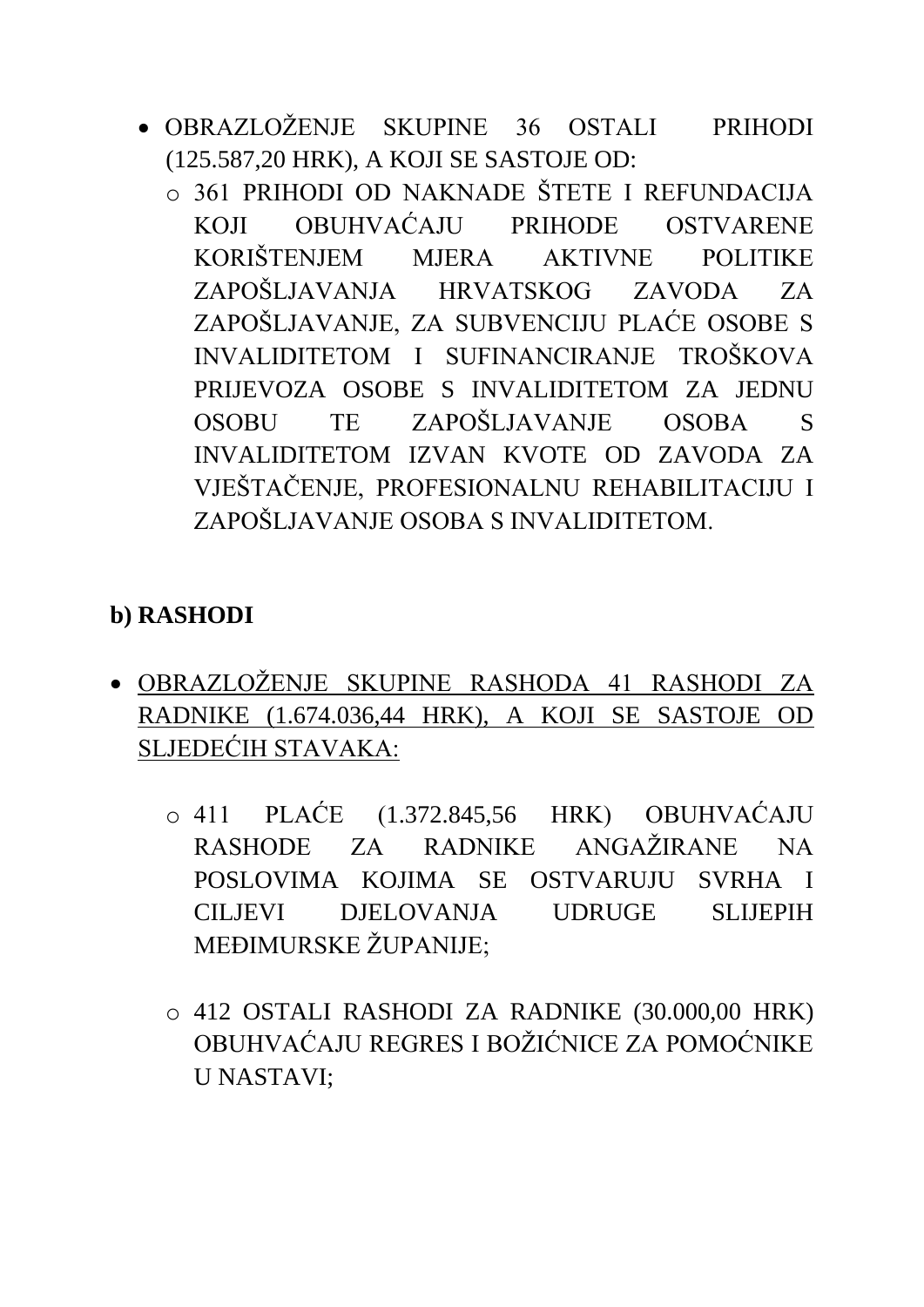- o 413 DOPRINOSI NA PLAĆE (271.190,88 HRK) ODNOSE SE NA ZAKONOM PROPISANE DOPRINOSE NA PLAĆU.
- OBRAZLOŽENJE SKUPINE RASHODA 42 MATERIJALNI RASHODI (792.416,54 HRK), A KOJI SE SASTOJE OD SLJEDEĆIH STAVAKA:
	- o 421 NAKNADE TROŠKOVA RADNICIMA (243.758,04 HRK) OBUHVAĆAJU TROŠKOVE PRIJEVOZA RADNIKA S POSLA I NA POSAO, PUTNE TROŠKOVE VIDEĆIH PRATITELJICA I DNEVNICE ZA DJELATNIKE;
	- o 424 NAKNADE OSTALIM OSOBAMA IZVAN RADNOG ODNOSA (206.870,98 HRK) OBUHVAĆAJU TROŠKOVE NASTALE PROVEDBOM PLANIRANIH PROJEKTNIH I PROGRAMSKIH AKTIVNOSTI KOJI SE NE ODNOSE NA LJUDSKE RESURSE, KAO ŠTO SU PROVEDBE RADIONICA I EDUKACIJA (UGOVORI O DJELU S IZVODITELJIMA) TE NAKNADE PREMA UGOVORIMA O DJELU ZA ČLANOVE UPRAVLJAČKIH TIJELA (UPRAVNI ODBOR) I DNEVNICE ZA ČLANOVE UPRAVLJAČKIH TIJELA;
	- o 425 RASHODI ZA USLUGE (257.247,52 HRK) SASTOJE SE OD: USLUGA TELEFONA, POŠTE I PRIJEVOZA, KOMUNALNIH USLUGA, ZAKUPNINA I NAJAMNINA, INTELEKTUALNIH I OSOBNIH USLUGA TE RAČUNALNIH USLUGA (USLUGE KNJIGOVODSTVENOG SERVISA);
	- o 426 RASHODI ZA MATERIJAL I ENERGIJU (42.400,00 HRK) SASTOJE SE OD SLJEDEĆIH STAVAKA: UREDSKI